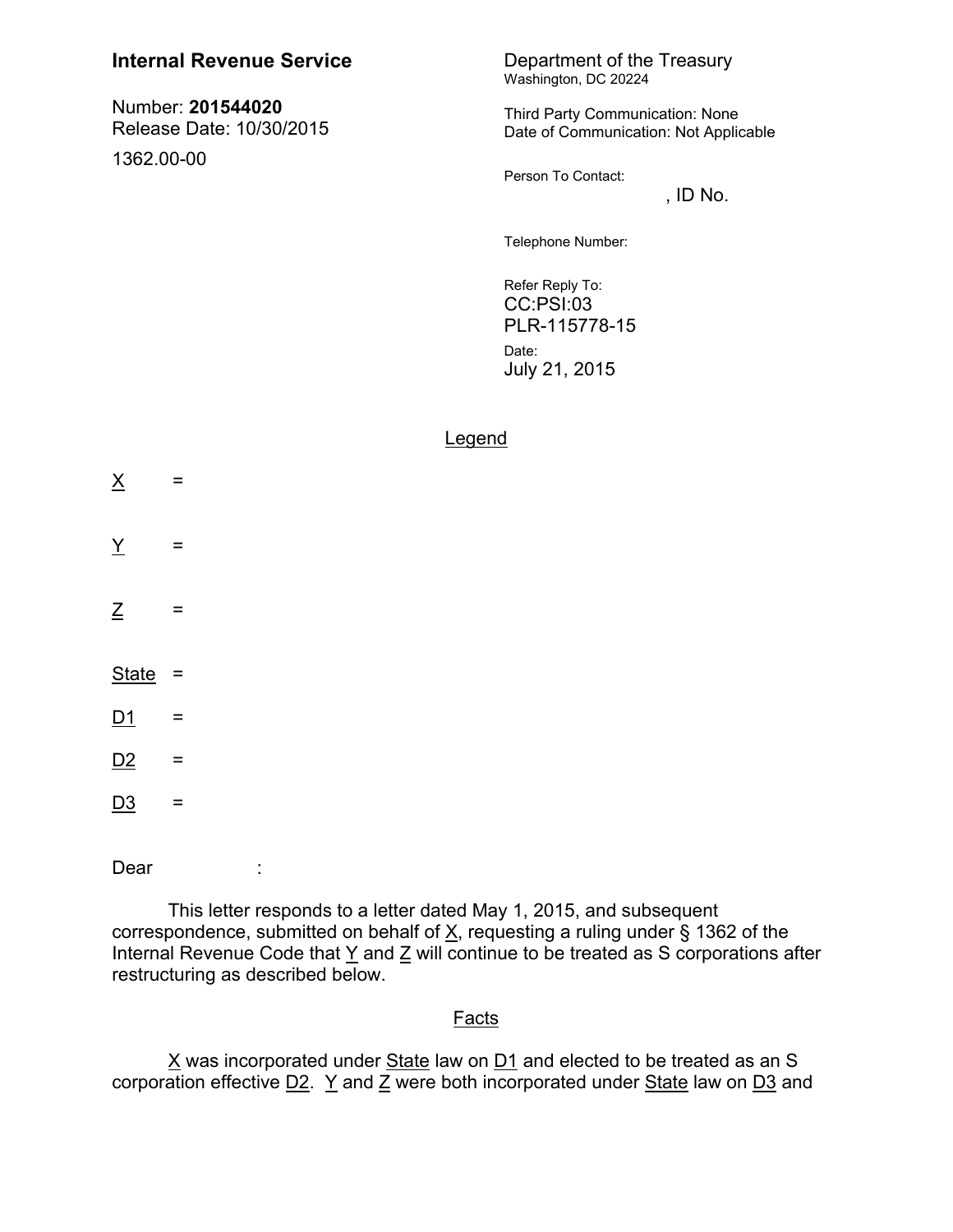elected to be treated as S corporations effective  $D3$ . X currently has close to 100 shareholders.

The shareholders of X plan to restructure its business by undertaking several steps, the result of which is that X will become a general partnership under State law, and Y and Z together will own all of the interests in X (the "Restructuring"). The shareholders of  $\underline{X}$  will become shareholders in either  $\underline{Y}$  or  $\underline{Z}$ , and  $\underline{Y}$  and  $\underline{Z}$  will be governed by identical boards of directors pursuant to a voting agreement entered into by their shareholders. Following the Restructuring, the parties anticipate that both Y and Z will issue additional shares to new shareholders over time, so that the total number of shareholders in  $Y$  and  $Z$  together may exceed 100. However, neither  $Y$  nor  $Z$ will separately have more than 100 shareholders.

### Law and Analysis

Section 1361(b)(1)(A) provides that a "small business corporation" is a domestic corporation that, among other requirements, does not have more than 100 shareholders.

Section 1362(a)(1) provides that a small business corporation may elect to be an S corporation.

Rev. Rul. 94-43, 1994-2 CB 199, states that three separate S corporations, each having the maximum number of shareholders permitted under Subchapter S, may conduct business through a partnership and continue to be treated as separate S corporations.

### **Conclusion**

Based on the facts submitted and representations made, we conclude that Y and Z will continue to meet the requirements of § 1361(b)(1)(A) subsequent to the Restructuring so long as neither Y nor Z exceeds 100 shareholders each.

Except as expressly provided herein, we express or imply no opinion concerning the federal tax consequences of any aspect of any transaction or item discussed or referenced in this letter. Specifically, we express or imply no opinion concerning the federal tax consequences of the various steps of the Restructuring, nor whether Y or Z are otherwise eligible S corporations for federal tax purposes.

This ruling is directed only to the taxpayer requesting it. Section 6110(k)(3) provides that it may not be used or cited as precedent.

The ruling contained in this letter is based upon information and representations submitted by the taxpayer and accompanied by a penalty of perjury statement executed